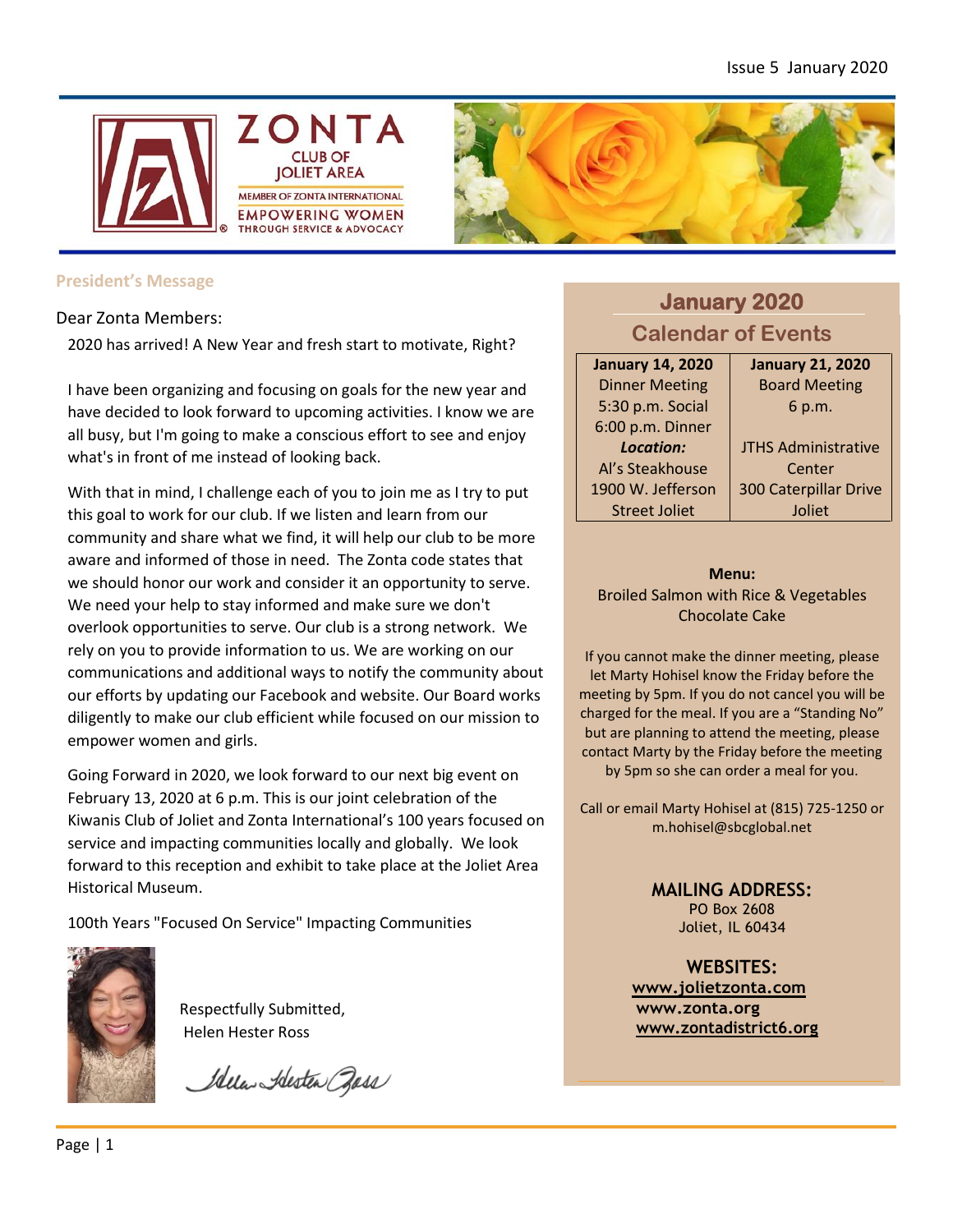# **Kiwanis Club of Joliet & Zonta International Centennial Celebration**

Zontians,

Here's your opportunity to be a part of the Joint 100th Year Celebration. Please reserve your tickets. In addition, please share the opportunity for sponsorship

with family and friends. Katy Leclair (Treasurer) will take your reservation at the January 14th meeting.

Please refer to the attached document for more information.

# **Member Profile**

### **BONNIE WINFREY**



Bonnie Winfrey is the CEO of Kailen & Kyler Enterprises. She began her communications career over thirty years ago. Bonnie is a media/public relations executive, marketing consultant, a freelance newspaper reporter, and an awardwinning producer/director. She's well versed in corporate communication issues and has trained over 1,000 executives and professional staff in the area of communication etiquette.

During her career, she's worked for The American Broadcasting Company (WLS-TV Chicago), CNN Headline News (Atlanta, GA), The Weather Channel (Atlanta, GA), and FOX Broadcasting (Chicago). She has written for both print (Herald News, Chicago Sun-Times, and Chicago Tribune) and broadcast media. Bonnie has created, produced, and has been the host of several television shows. For two years, she was the host of Community Connection, an AT&T Broadband/Comcast broadcast. Today,

she is the host of "In the Know with Bonnie Winfrey."

As a communication and media strategist, Bonnie coaches individuals and businesses on how to build their brand and perfect their presence in the business and media world. Bonnie holds a bachelor of arts degree in mass media communications with honors recognition from the University of Illinois at Chicago. She is also a graduate of the Barbizon School of Modeling in Chicago. Bonnie has also received specialized training in the area of voice and coaching from the Judith Sullivan School of Voice in Atlanta, GA. She received certification through Les Brown and James Dentley's "Inspired2Speak Program." Her knowledge and experience coupled with her desire to strive for excellence has launched her to become a giant in the communications industry. She has received many awards including five national "Telly Awards" for documentary and corporate video productions, a "Summit Award," "The Communicator's Award," two "Videographer Awards," and was a finalist for the 13th Black Harvest International Festival of Film, Video and TV (Gene Siskel Film Center) for her documentary entitled *Katherine Dunham: Rhythm & Motion, The Never Ending Dance.* 

Bonnie serves the community in many capacities. She's a community advisor for Dow Chemical Company. She is also a trustee for Silver Cross Hospital, a member of Zonta Club of Joliet, and an advisor to the Joliet Historic Museum's Marketing Committee. Bonnie has been a board advisor for the Easter Seals Rehabilitation Center for Will and Grundy Counties. For two years, she served as chairman of the board and chief volunteer officer for Easter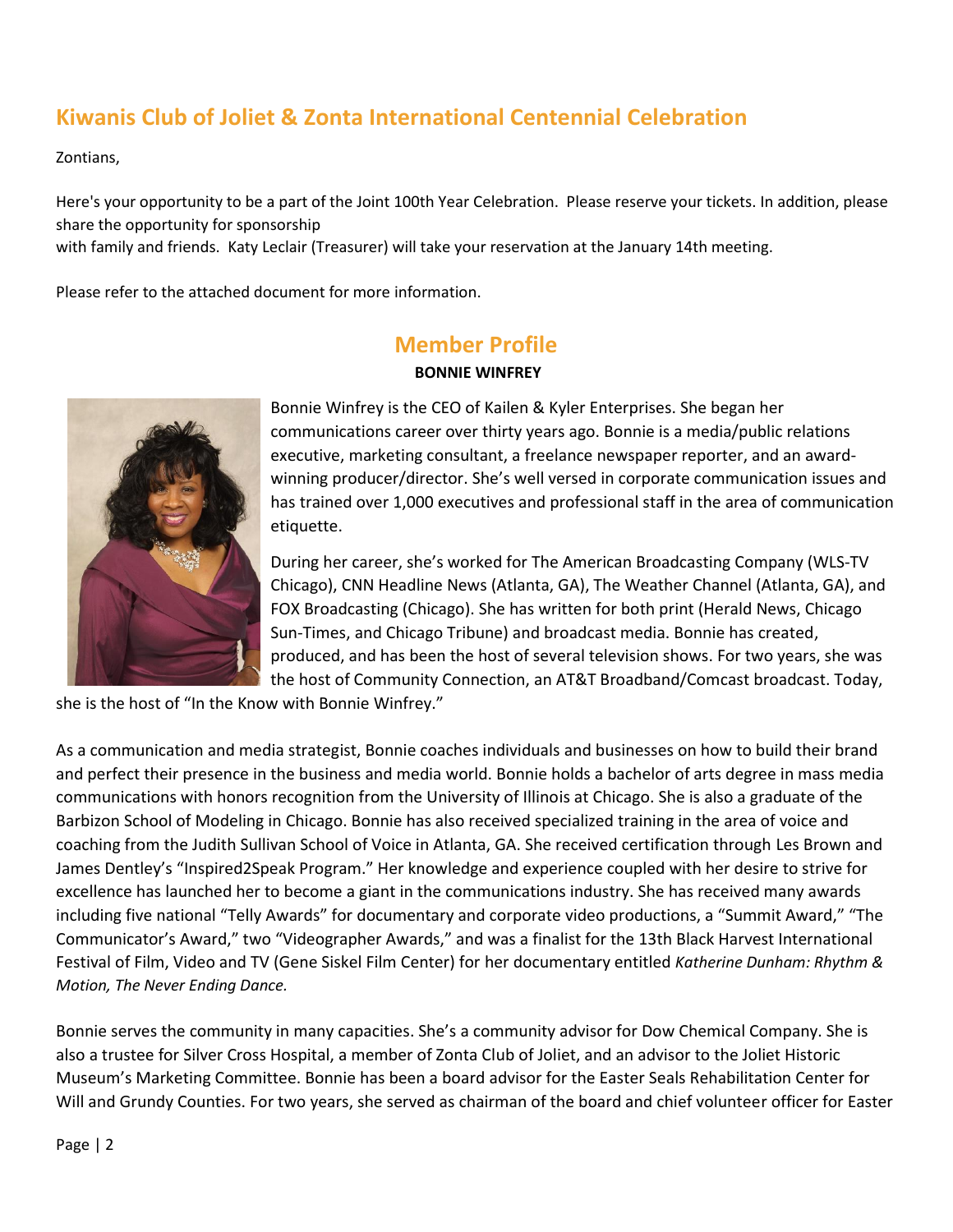Seals, and she has served on the board of directors for six years. She's also produced and hosted the Easter Seals telethon pre-show since its inception for over twenty years and has been a regular host on the actual telethon.

For twenty years, Bonnie served as the public relations director for Mt. Zion Baptist Church for the late Dr. Isaac Singleton. She was a former judge and contestant's interview coach for the Illinois Junior Miss Scholarship Program. She has also had the honor of judging the 2002 Ms. Illinois American United States Pageant and has had the opportunity to be an interview coach for participants for the Mrs. Illinois International Pageant 2004, as well as a judge for the 2004 Indiana Junior Miss Scholarship Program. She was also honored to be chosen to judge the Emmys.

Bonnie has been married to Keith Winfrey for thirty-five years and they have two sons, Kailen and Kyler.

## **From the Z Club Committee**

An etiquette dinner will be held at the Jacob Henry Mansion Estate on Feb. 12, 2020 from 4 p.m. to 5:30. We are calling the event, "Dining for Success." At the event, Fearless Females Z Club members will receive instruction on the following topics:

> Table Setting May I be Excused? Ordering Your Meal Agree to Disagree Meeting and Greeting Dinner Conversation The Power of Thank You

## **From the International Committee**

There is a very interesting new book out with an international focus: **This is 18: Girls' Lives Through Girls' Eyes**, edited by Jessica Bennett (2019). Available in hardcover and online, this book features the lives of 18-year-old girls in 22 countries from Asia, Africa, Europe, South America, and North America. Through photographs taken by young women themselves and the individuals' own words, we gain insights into their daily lives, hopes, and dreams. The dedication says it all: " *To girls everywhere and the strong women they will become."*

Check it out!

## **From the Service Committee**

### Co-Chairs Yolanda Reyes & Beth Colvin

On Saturday, February 8th from 9-11:30 a.m. we are volunteering at Northern Illinois Food Bank (171 S Larkin Ave, Joliet) to help pack and sort donated food items that will go to local food pantries. Friends and family are welcome to join in on the fun (8+ years old). You must sign up prior to the event if you plan to attend. A sign-up sheet will be provided at our January meeting. Please contact Jessica Stanley-Asselmeier at jrsasselmeier@gmail.com for further information.

April is Sexual Assault Awareness Month SAVE THE DATE : Saturday, April 25<sup>th</sup> Guardian Angel Community Services will be sponsoring Walk a mile in her Shoes.

Please continue to bring in the hygiene products – shampoo, conditioner, body and facial soaps, toothpaste, toothbrushes, dental floss, deodorant, etc. We'll be putting these packets together in April/May for distribution.

### **Thank You to all the members who donated holiday cards and spread holiday cheer at O.L.A.**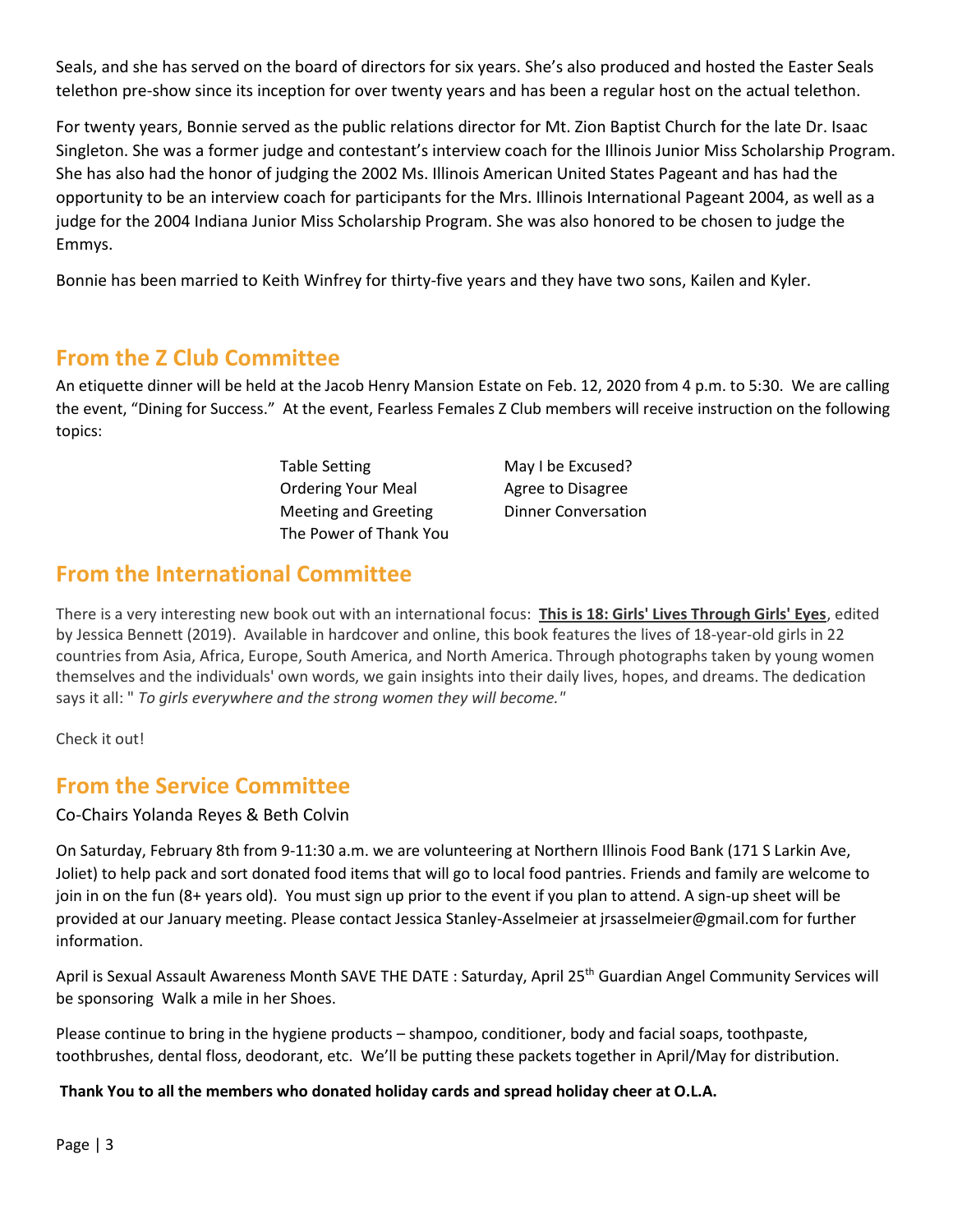## **From the Fundraising Committee**

# *Sip N Swirl with Zonta* Friday, March 6, 2020  $5:30 - 8:30$

Please continue to sell event and 50/50 tickets until the day of the event. We need sponsorships and program ads forms by February 11, 2020.If you have any questions or need more tickets please call Beth Colvin 815-386-7022 [bclvn26@aol.com](mailto:bclvn26@aol.com) or Terri Taylor 815-919-053[5 hiterri4@gmail.com.](mailto:hiterri4@gmail.com) Tickets will be available at the door.

Top Seller for the Spring Fundraiser will get \$410.00 towards registration for the 2020 Convention Paid.

## **Woman of the Year**

The "Woman of the Year" committee is looking for nominations for 2020. Please fill out the attached nomination form and return it to any of the following people on or before the March 10 meeting.

> *Peggy Field Sandy Peterson Lora McGuire Kathy Giegerich Liz Walsh*

Nomination forms will also be available at the January and February meetings.

## **From the Archives Committee**

The Archives committee recently received a wonderful donation of archival items from the estate of our member of four years, Helen Krowlek. Included are many Zonta pins, certificates, scarfs and t shirts from her over 42 years of membership in 3 clubs, two of which she founded.

What an amazing legacy she has left in many ways.

We hope to use some of the items for display the Route 66 Historical Museum display starting on February 13th at our 100th Anniversary celebration.

As we enter the busy months ahead with many events, please collected articles and photos that you see for our archives.

## **From the Centennial and Scholarship Committee**

The Centennial and Scholarship Committee members are seeking the help of our Zontians to determine nominations for two Centennial Awards, developed by Zonta International, to be awarded to a minimum of two outstanding individuals at LunaFest in March.

Zontians are asked for their recommendations for awardees in the following categories: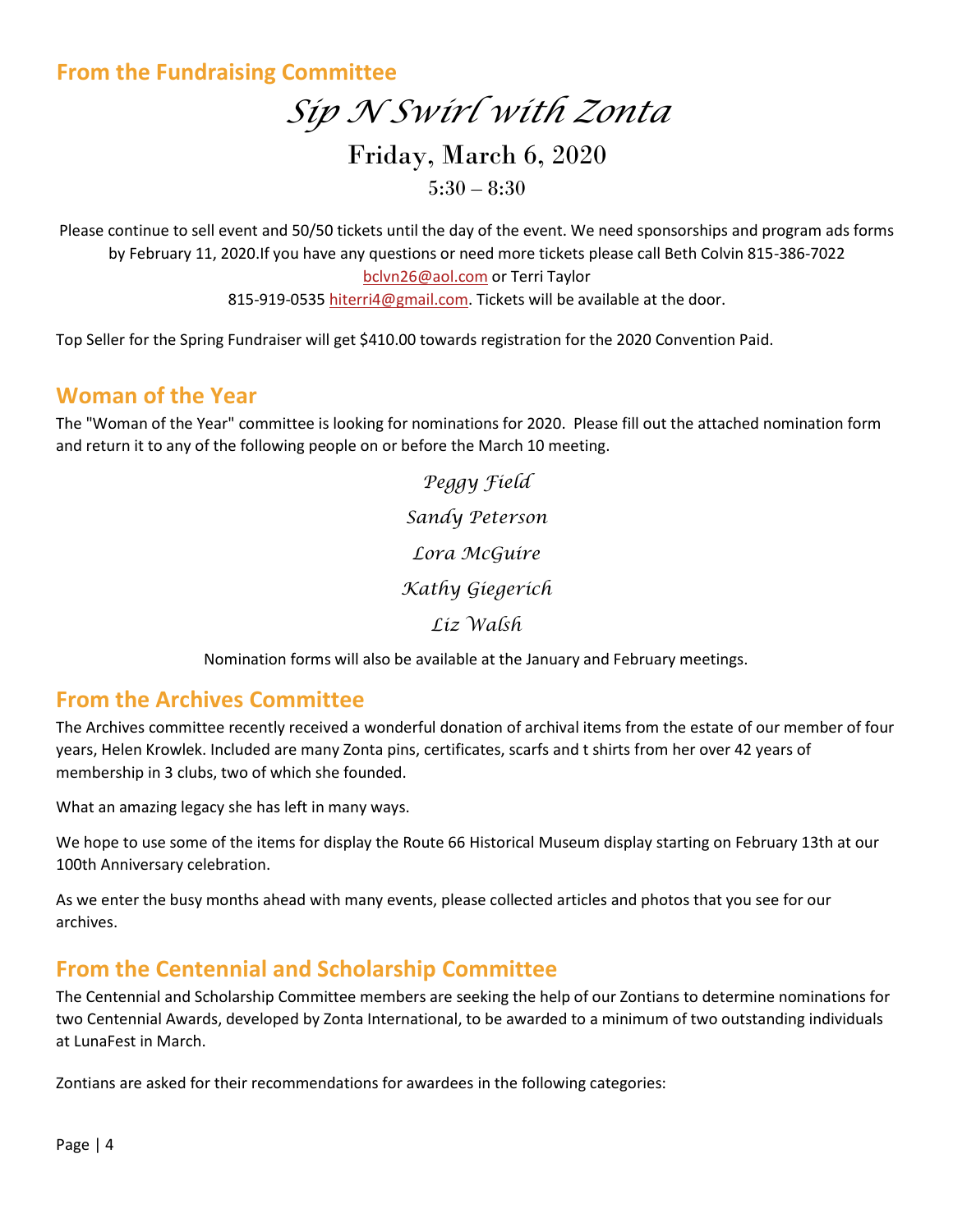- **Club Centennial Community Awards** will recognize **one or more individuals, businesses, organizations or agencies** in the Zonta club's community with a proven record of empowering women.
- **Club Centennial Champion Awards** will recognize **one or more individuals** who have contributed significantly to empowering women.

Please send your nominations to Catherine Adamowski [\(c.y.adamowski@gmail.com\)](mailto:c.y.adamowski@gmail.com) **by close of day January 11th** with the following information:

Which award you have selected [you can do both!]

Name of Individual, Business, Organization or Agency you are nominating

If Individual, please include current or retired position(s) in the community

Up to two paragraphs describing how the nominee is qualified for the award

More information about the awards is below:

### **Zonta Club of the Joliet Area Centennial Community Award**

**Purpose**: This award recognizes and honors an outstanding individual or business/ organization/ agency in the city/ community with a proven record of empowering women. It should focus on an individual or group outside of Zonta to extend our reach in the community and, if suitable, facilitate collaboration.

**Guidelines** • One or more awards should be presented. • Awards may be presented at one time or at several significant times during the biennium. • Awards may be presented at a local club meeting / special recognition event, celebration / or on a significant date (during the Centennial Anniversary Biennium). • The award could consist of a certificate (template will be provided by ZI) and, optionally, of any token of recognition. This token does not need to be a costly one. Anything suitable—for example, a bouquet of flower / yellow roses, a book, a donation, an honorary club membership—will be acceptable.

### **Zonta Club of the Joliet Area Centennial Champion Award**

**Purpose** • This award recognizes an outstanding individual in the city or community who has contributed significantly to empowering women. This award will honor one or more individuals who are not necessarily high-profile celebrities in our communities, but the "hidden champions in our community." It should focus on someone outside of Zonta and extend our reach in the community.

**Guidelines** • One or more awards may be presented. • Awards may be presented at a local club meeting / special recognition event / or on a significant date (during the Centennial Anniversary biennium 2018-2020)

Thank you!

# **From the Fellowship & Attendance Committee**

I would like to thank all of the Zontians who contributed to the Holiday Collection. The agencies really appreciated our efforts.

Our hostess for the January meeting will be Lori Knutstrom. We will have a short commentary from, Delfina Lopez, with Vista Learning This agencey was a recipient of our small grants last year.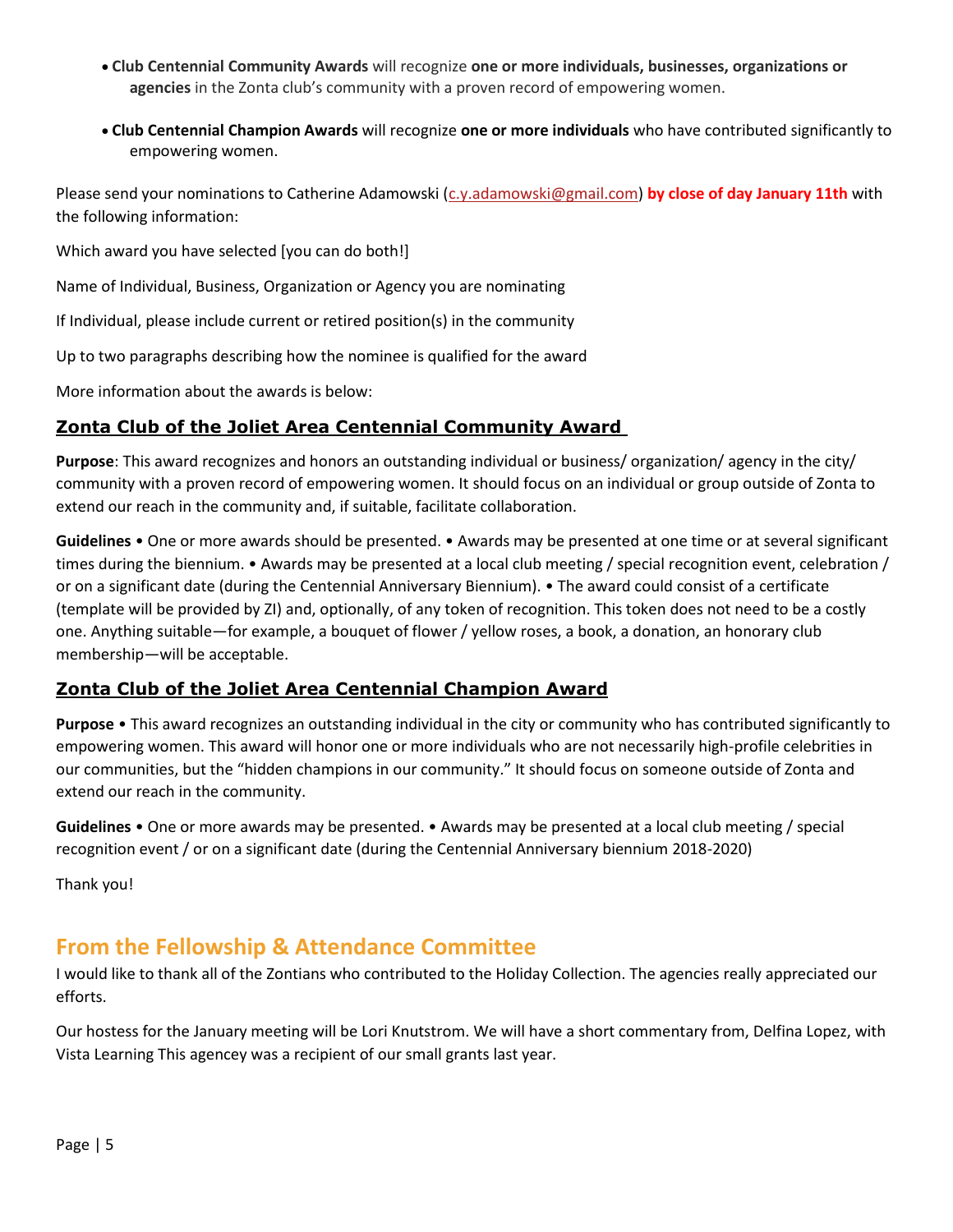# **From the Advocacy Committee**

Thank you to everyone for being a part of our Orange the World - 16 Days of Activism to raise awareness of gender based violence.

We are very grateful to those who contributed to the success of our awareness events – Will County officials and Gilbane Construction for lighting up the new courthouse, Vital Signs for donating 100 yard signs that were placed throughout our area communities, Bicentennial Park for placing our banner on Jefferson St. and to each and every one of you for getting our message out and distributing awareness flyers to businesses and facilities in the communities.

I know **we** made an impact. Thanks to Diane Harper for having us at her boutique for appetizers and beverages after the lighting ceremony. Thanks to the Service Committee for organizing the service project of getting the yard signs out to all the locations.

Next year we will need more signs as we had more requests for signs than signs. All of you are remarkable! Please bring the yard signs you have to the dinner meeting on Jan. 14<sup>th</sup>; I will store them for use next year.



# **Spring Workshop**

The Spring Workshop will be held Saturday, March 21 at Illinois Valley College from 8:30 a.m. to 2:30 p.m. The location is 815 N Orlando Smith Road in Olgesby, IL. 61348. LaSalle Peru is hosting.